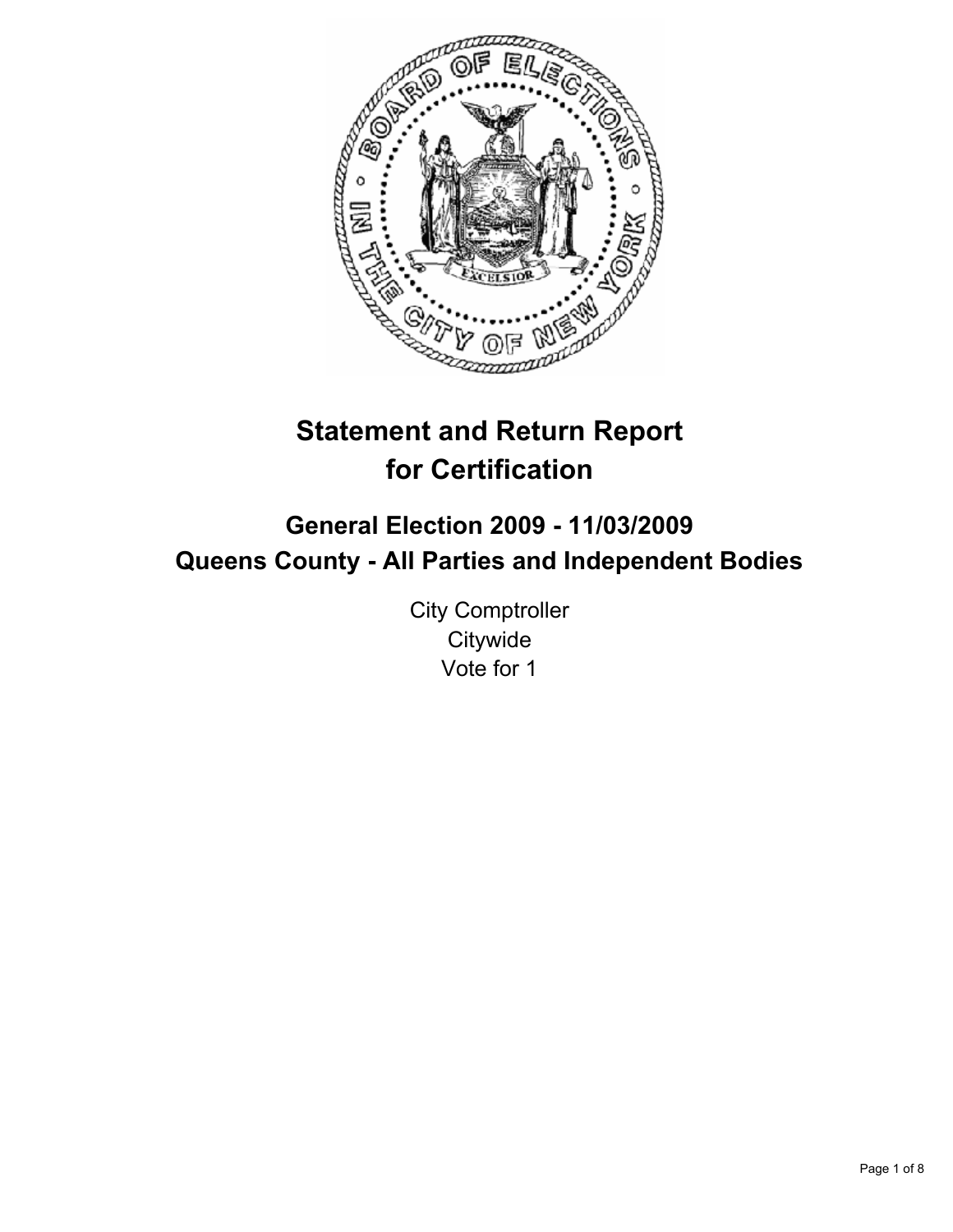

| PUBLIC COUNTER                | 13,933 |
|-------------------------------|--------|
| <b>EMERGENCY</b>              | 51     |
| ABSENTEE/MILITARY             | 307    |
| AFFIDAVIT                     | 127    |
| <b>Total Ballots</b>          | 14,418 |
| JOHN C LIU (DEMOCRATIC)       | 9,329  |
| JOSEPH A MENDOLA (REPUBLICAN) | 2,285  |
| STUART AVRICK (CONSERVATIVE)  | 210    |
| JOHN C LIU (WORKING FAMILIES) | 353    |
| SALIM EJAZ (RENT IS TOO HIGH) | 148    |
| JOHN CLIFTON (LIBERTARIAN)    | 67     |
| DAVID YASSKY (WRITE-IN)       | 1      |
| <b>Total Votes</b>            | 12,393 |
| Unrecorded                    | 2,025  |

**Assembly District 23**

| PUBLIC COUNTER                | 21,214 |
|-------------------------------|--------|
| EMERGENCY                     | 44     |
| ABSENTEE/MILITARY             | 600    |
| <b>AFFIDAVIT</b>              | 135    |
| <b>Total Ballots</b>          | 21,993 |
| JOHN C LIU (DEMOCRATIC)       | 9,594  |
| JOSEPH A MENDOLA (REPUBLICAN) | 6,324  |
| STUART AVRICK (CONSERVATIVE)  | 910    |
| JOHN C LIU (WORKING FAMILIES) | 482    |
| SALIM EJAZ (RENT IS TOO HIGH) | 109    |
| JOHN CLIFTON (LIBERTARIAN)    | 85     |
| DAVID YASSKY (WRITE-IN)       | 1      |
| <b>Total Votes</b>            | 17,505 |
| Unrecorded                    | 4.488  |

| <b>PUBLIC COUNTER</b>         | 24,059 |
|-------------------------------|--------|
| <b>EMERGENCY</b>              | 4      |
| ABSENTEE/MILITARY             | 485    |
| <b>AFFIDAVIT</b>              | 145    |
| <b>Total Ballots</b>          | 24,693 |
| JOHN C LIU (DEMOCRATIC)       | 14,252 |
| JOSEPH A MENDOLA (REPUBLICAN) | 5,769  |
| STUART AVRICK (CONSERVATIVE)  | 707    |
| JOHN C LIU (WORKING FAMILIES) | 608    |
| SALIM EJAZ (RENT IS TOO HIGH) | 164    |
| JOHN CLIFTON (LIBERTARIAN)    | 109    |
| DAVID WEPRIN (WRITE-IN)       |        |
| SUSAN GOLDMAN (WRITE-IN)      | 1      |
| <b>Total Votes</b>            | 21,611 |
| Unrecorded                    | 3,082  |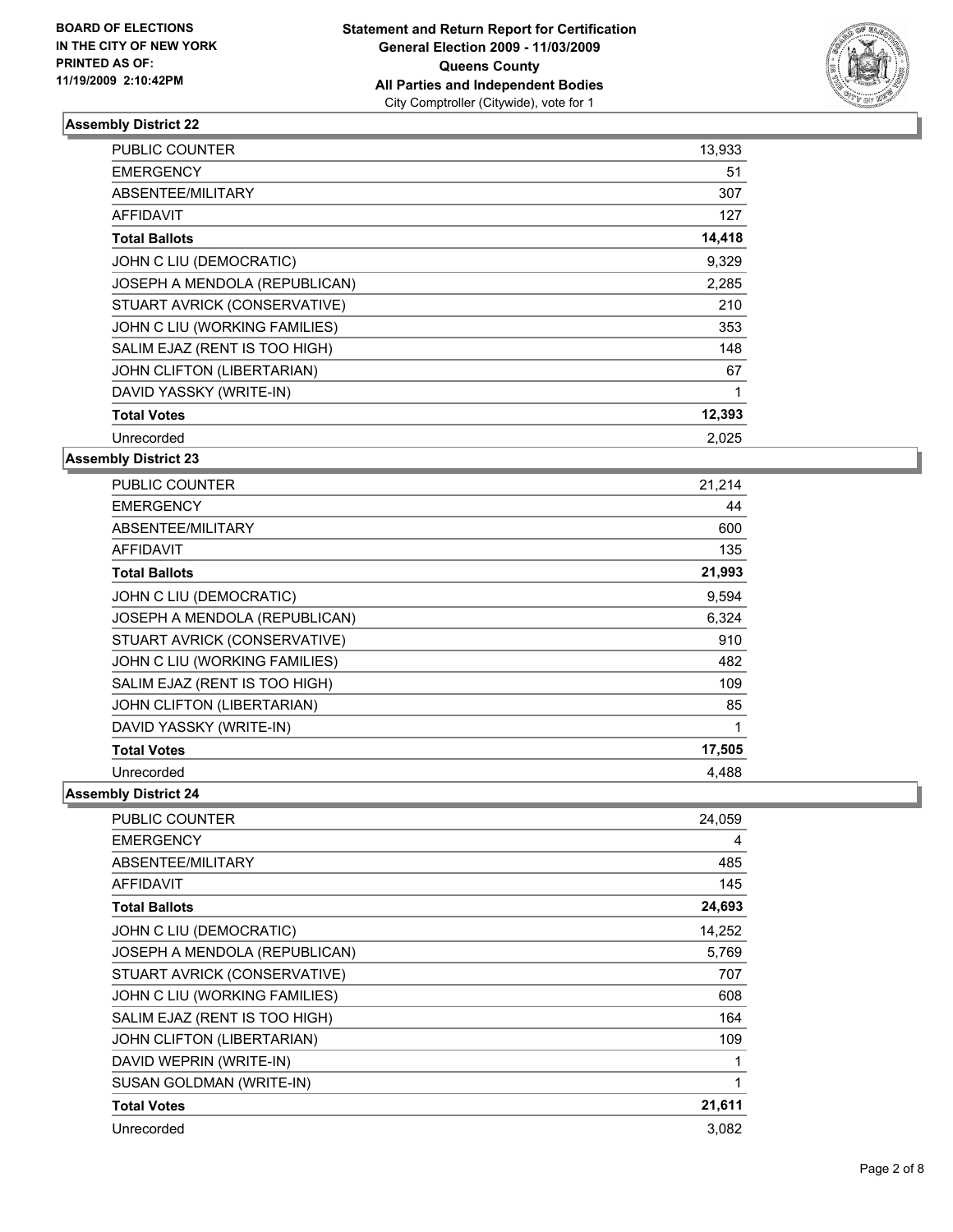

| PUBLIC COUNTER                | 15,270 |
|-------------------------------|--------|
| <b>EMERGENCY</b>              | 36     |
| ABSENTEE/MILITARY             | 286    |
| AFFIDAVIT                     | 155    |
| <b>Total Ballots</b>          | 15,747 |
| JOHN C LIU (DEMOCRATIC)       | 8,688  |
| JOSEPH A MENDOLA (REPUBLICAN) | 3,701  |
| STUART AVRICK (CONSERVATIVE)  | 445    |
| JOHN C LIU (WORKING FAMILIES) | 390    |
| SALIM EJAZ (RENT IS TOO HIGH) | 134    |
| JOHN CLIFTON (LIBERTARIAN)    | 82     |
| <b>Total Votes</b>            | 13,440 |
| Unrecorded                    | 2,307  |

#### **Assembly District 26**

| <b>PUBLIC COUNTER</b>         | 26,216 |
|-------------------------------|--------|
| <b>EMERGENCY</b>              | 0      |
| ABSENTEE/MILITARY             | 711    |
| <b>AFFIDAVIT</b>              | 168    |
| <b>Total Ballots</b>          | 27,095 |
| JOHN C LIU (DEMOCRATIC)       | 13.034 |
| JOSEPH A MENDOLA (REPUBLICAN) | 8,570  |
| STUART AVRICK (CONSERVATIVE)  | 906    |
| JOHN C LIU (WORKING FAMILIES) | 617    |
| SALIM EJAZ (RENT IS TOO HIGH) | 177    |
| JOHN CLIFTON (LIBERTARIAN)    | 125    |
| <b>Total Votes</b>            | 23,429 |
| Unrecorded                    | 3,666  |

| PUBLIC COUNTER                | 17,529 |
|-------------------------------|--------|
| <b>EMERGENCY</b>              | 108    |
| ABSENTEE/MILITARY             | 442    |
| <b>AFFIDAVIT</b>              | 174    |
| <b>Total Ballots</b>          | 18,253 |
| JOHN C LIU (DEMOCRATIC)       | 9,868  |
| JOSEPH A MENDOLA (REPUBLICAN) | 3,914  |
| STUART AVRICK (CONSERVATIVE)  | 491    |
| JOHN C LIU (WORKING FAMILIES) | 554    |
| SALIM EJAZ (RENT IS TOO HIGH) | 157    |
| JOHN CLIFTON (LIBERTARIAN)    | 101    |
| KERRA WILMINGHAM (WRITE-IN)   | 1      |
| <b>Total Votes</b>            | 15,086 |
| Unrecorded                    | 3.167  |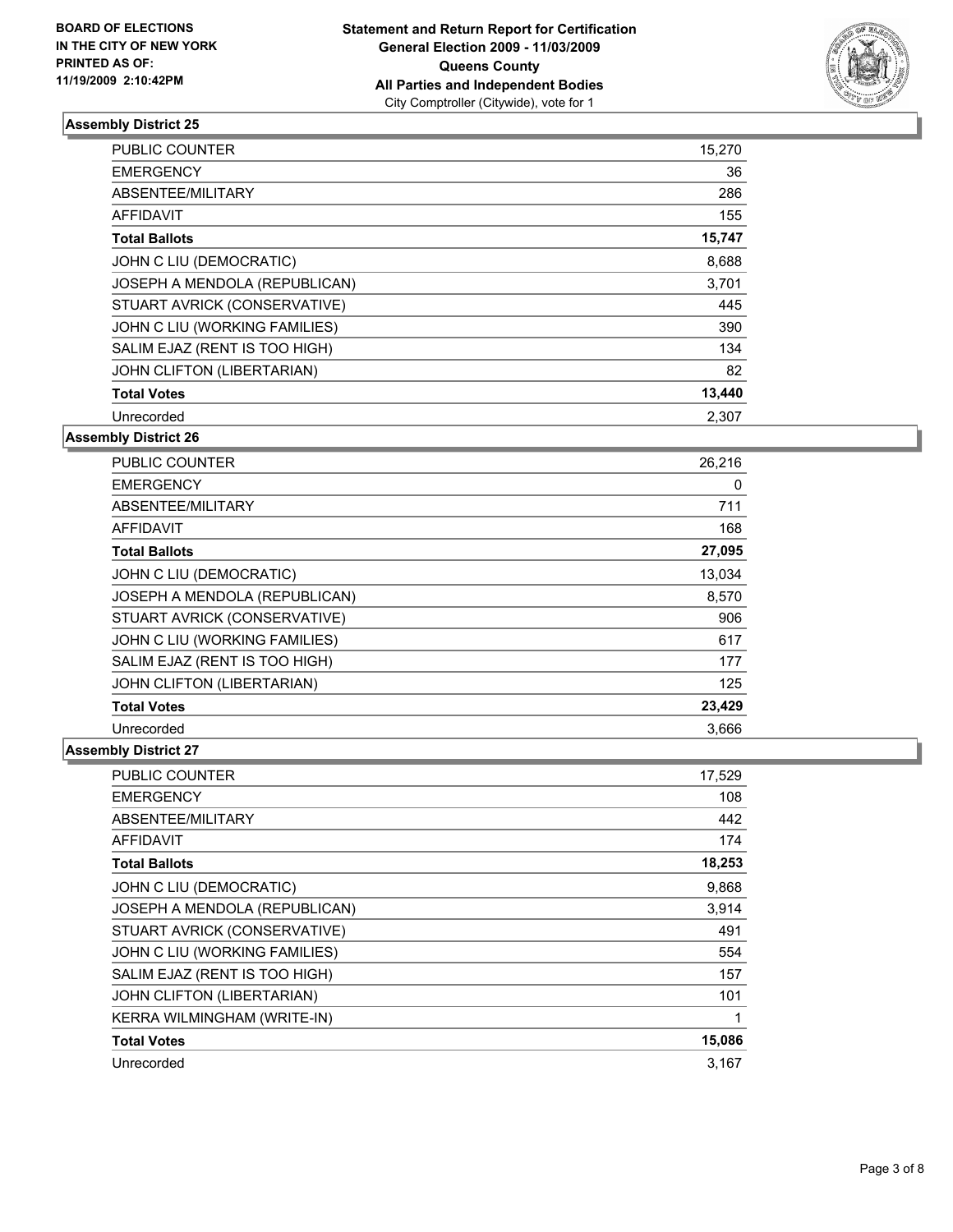

| <b>PUBLIC COUNTER</b>         | 21,979 |
|-------------------------------|--------|
| <b>EMERGENCY</b>              | 58     |
| ABSENTEE/MILITARY             | 649    |
| <b>AFFIDAVIT</b>              | 151    |
| <b>Total Ballots</b>          | 22,837 |
| JOHN C LIU (DEMOCRATIC)       | 11,716 |
| JOSEPH A MENDOLA (REPUBLICAN) | 5,779  |
| STUART AVRICK (CONSERVATIVE)  | 660    |
| JOHN C LIU (WORKING FAMILIES) | 852    |
| SALIM EJAZ (RENT IS TOO HIGH) | 189    |
| JOHN CLIFTON (LIBERTARIAN)    | 135    |
| DAVID YASSKY (WRITE-IN)       | 1      |
| <b>Total Votes</b>            | 19,332 |
| Unrecorded                    | 3,505  |

**Assembly District 29**

| <b>PUBLIC COUNTER</b>         | 17,221 |
|-------------------------------|--------|
| <b>EMERGENCY</b>              | 24     |
| ABSENTEE/MILITARY             | 311    |
| <b>AFFIDAVIT</b>              | 133    |
| <b>Total Ballots</b>          | 17,689 |
| JOHN C LIU (DEMOCRATIC)       | 14,111 |
| JOSEPH A MENDOLA (REPUBLICAN) | 984    |
| STUART AVRICK (CONSERVATIVE)  | 87     |
| JOHN C LIU (WORKING FAMILIES) | 342    |
| SALIM EJAZ (RENT IS TOO HIGH) | 73     |
| JOHN CLIFTON (LIBERTARIAN)    | 48     |
| JOHN W CRONIN (WRITE-IN)      | 1      |
| <b>Total Votes</b>            | 15,646 |
| Unrecorded                    | 2.043  |

| PUBLIC COUNTER                | 15,859 |
|-------------------------------|--------|
| <b>EMERGENCY</b>              | 15     |
| ABSENTEE/MILITARY             | 252    |
| <b>AFFIDAVIT</b>              | 136    |
| <b>Total Ballots</b>          | 16,262 |
| JOHN C LIU (DEMOCRATIC)       | 8,302  |
| JOSEPH A MENDOLA (REPUBLICAN) | 3,972  |
| STUART AVRICK (CONSERVATIVE)  | 499    |
| JOHN C LIU (WORKING FAMILIES) | 561    |
| SALIM EJAZ (RENT IS TOO HIGH) | 173    |
| JOHN CLIFTON (LIBERTARIAN)    | 113    |
| DENA TOBIN (WRITE-IN)         | 1      |
| <b>Total Votes</b>            | 13,621 |
| Unrecorded                    | 2,641  |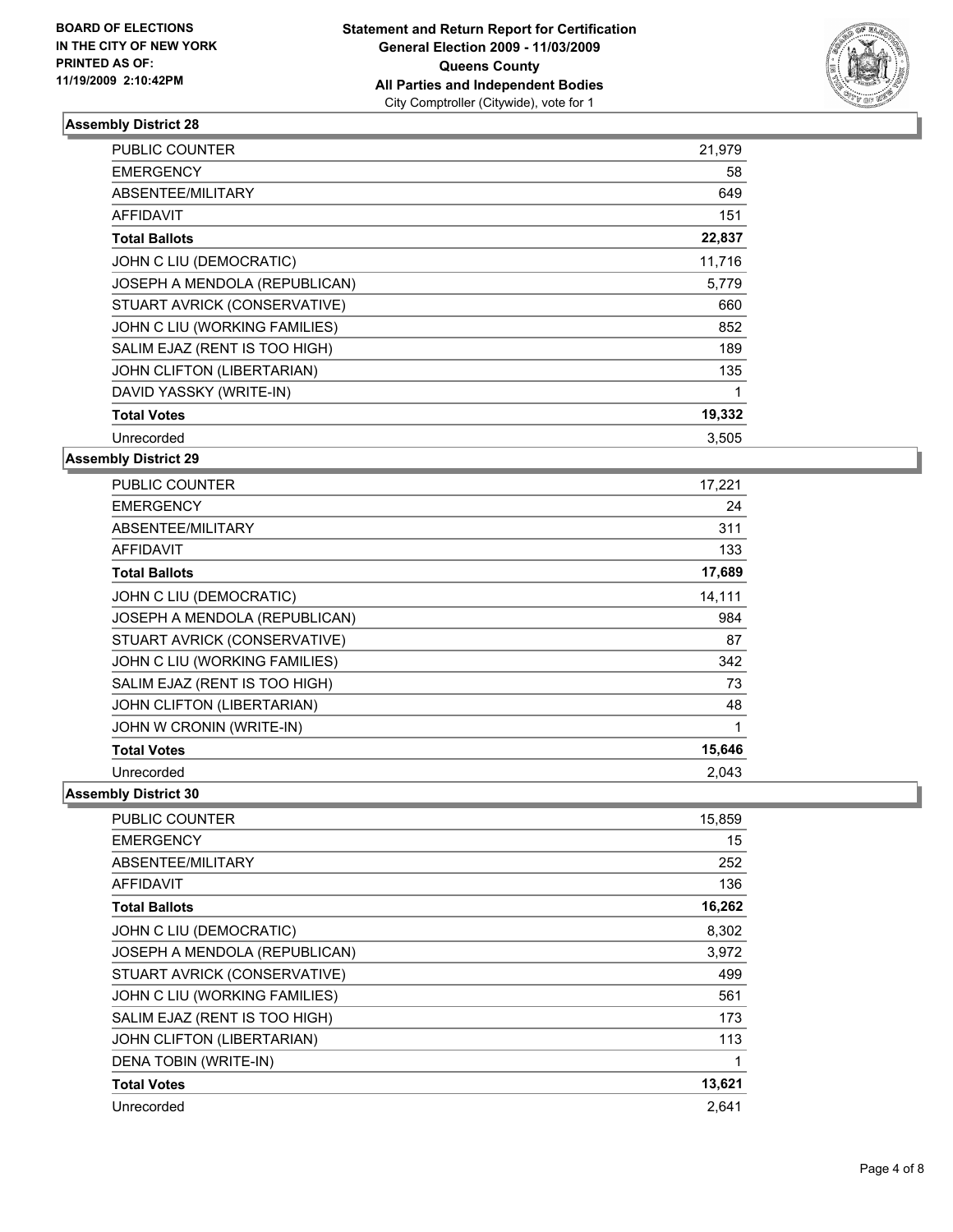

| PUBLIC COUNTER                | 13,329 |
|-------------------------------|--------|
| <b>EMERGENCY</b>              | 15     |
| ABSENTEE/MILITARY             | 394    |
| <b>AFFIDAVIT</b>              | 159    |
| <b>Total Ballots</b>          | 13,897 |
| JOHN C LIU (DEMOCRATIC)       | 10,364 |
| JOSEPH A MENDOLA (REPUBLICAN) | 997    |
| STUART AVRICK (CONSERVATIVE)  | 116    |
| JOHN C LIU (WORKING FAMILIES) | 297    |
| SALIM EJAZ (RENT IS TOO HIGH) | 50     |
| JOHN CLIFTON (LIBERTARIAN)    | 37     |
| <b>Total Votes</b>            | 11,861 |
| Unrecorded                    | 2,036  |

#### **Assembly District 32**

| <b>PUBLIC COUNTER</b>         | 15,819 |
|-------------------------------|--------|
| <b>EMERGENCY</b>              | 27     |
| ABSENTEE/MILITARY             | 222    |
| AFFIDAVIT                     | 162    |
| <b>Total Ballots</b>          | 16,230 |
| JOHN C LIU (DEMOCRATIC)       | 12,774 |
| JOSEPH A MENDOLA (REPUBLICAN) | 593    |
| STUART AVRICK (CONSERVATIVE)  | 68     |
| JOHN C LIU (WORKING FAMILIES) | 371    |
| SALIM EJAZ (RENT IS TOO HIGH) | 84     |
| JOHN CLIFTON (LIBERTARIAN)    | 53     |
| DICCIA PINECLO (WRITE-IN)     | 1      |
| <b>Total Votes</b>            | 13,944 |
| Unrecorded                    | 2,286  |

| <b>PUBLIC COUNTER</b>             | 18,658 |
|-----------------------------------|--------|
| <b>EMERGENCY</b>                  | 4      |
| ABSENTEE/MILITARY                 | 243    |
| <b>AFFIDAVIT</b>                  | 139    |
| <b>Total Ballots</b>              | 19,044 |
| JOHN C LIU (DEMOCRATIC)           | 14,243 |
| JOSEPH A MENDOLA (REPUBLICAN)     | 1,749  |
| STUART AVRICK (CONSERVATIVE)      | 237    |
| JOHN C LIU (WORKING FAMILIES)     | 446    |
| SALIM EJAZ (RENT IS TOO HIGH)     | 77     |
| <b>JOHN CLIFTON (LIBERTARIAN)</b> | 67     |
| <b>Total Votes</b>                | 16,819 |
| Unrecorded                        | 2,225  |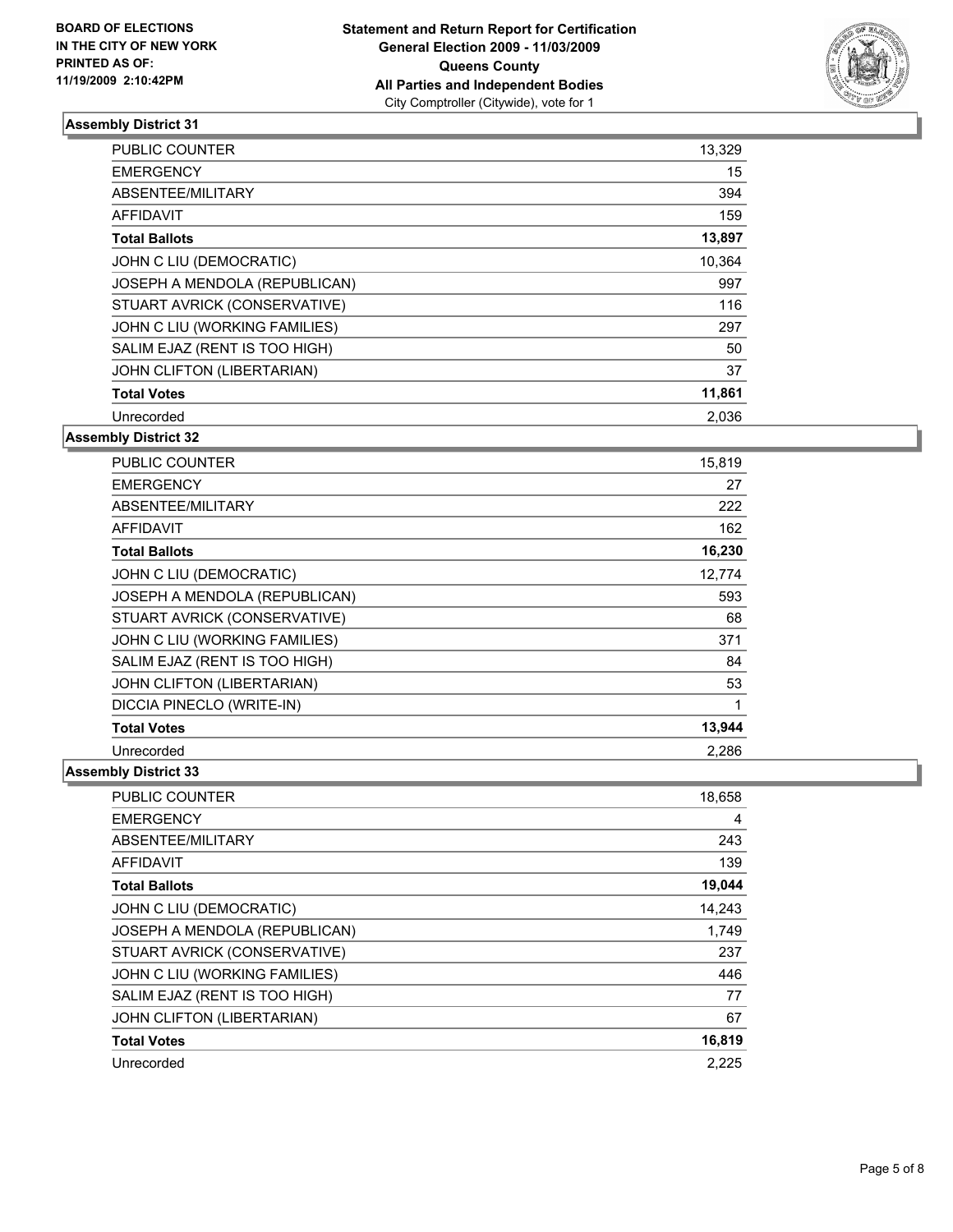

| <b>PUBLIC COUNTER</b>             | 12,854 |
|-----------------------------------|--------|
| <b>EMERGENCY</b>                  | 39     |
| ABSENTEE/MILITARY                 | 181    |
| <b>AFFIDAVIT</b>                  | 112    |
| <b>Total Ballots</b>              | 13,186 |
| JOHN C LIU (DEMOCRATIC)           | 7,384  |
| JOSEPH A MENDOLA (REPUBLICAN)     | 2,265  |
| STUART AVRICK (CONSERVATIVE)      | 235    |
| JOHN C LIU (WORKING FAMILIES)     | 497    |
| SALIM EJAZ (RENT IS TOO HIGH)     | 167    |
| <b>JOHN CLIFTON (LIBERTARIAN)</b> | 84     |
| KATHLEEN CARDERO (WRITE-IN)       | 1      |
| <b>Total Votes</b>                | 10,633 |
| Unrecorded                        | 2,553  |
|                                   |        |

**Assembly District 35**

| <b>PUBLIC COUNTER</b>         | 12,153 |
|-------------------------------|--------|
| <b>EMERGENCY</b>              | 21     |
| ABSENTEE/MILITARY             | 237    |
| AFFIDAVIT                     | 102    |
| <b>Total Ballots</b>          | 12,513 |
| JOHN C LIU (DEMOCRATIC)       | 8,087  |
| JOSEPH A MENDOLA (REPUBLICAN) | 1,544  |
| STUART AVRICK (CONSERVATIVE)  | 151    |
| JOHN C LIU (WORKING FAMILIES) | 284    |
| SALIM EJAZ (RENT IS TOO HIGH) | 100    |
| JOHN CLIFTON (LIBERTARIAN)    | 38     |
| <b>Total Votes</b>            | 10,204 |
| Unrecorded                    | 2,309  |

| <b>PUBLIC COUNTER</b>         | 14,288 |
|-------------------------------|--------|
| <b>EMERGENCY</b>              |        |
| ABSENTEE/MILITARY             | 192    |
| <b>AFFIDAVIT</b>              | 192    |
| <b>Total Ballots</b>          | 14,673 |
| JOHN C LIU (DEMOCRATIC)       | 8,012  |
| JOSEPH A MENDOLA (REPUBLICAN) | 2,472  |
| STUART AVRICK (CONSERVATIVE)  | 340    |
| JOHN C LIU (WORKING FAMILIES) | 687    |
| SALIM EJAZ (RENT IS TOO HIGH) | 376    |
| JOHN CLIFTON (LIBERTARIAN)    | 150    |
| DAVID YASSKY (WRITE-IN)       | 1      |
| <b>Total Votes</b>            | 12,038 |
| Unrecorded                    | 2,635  |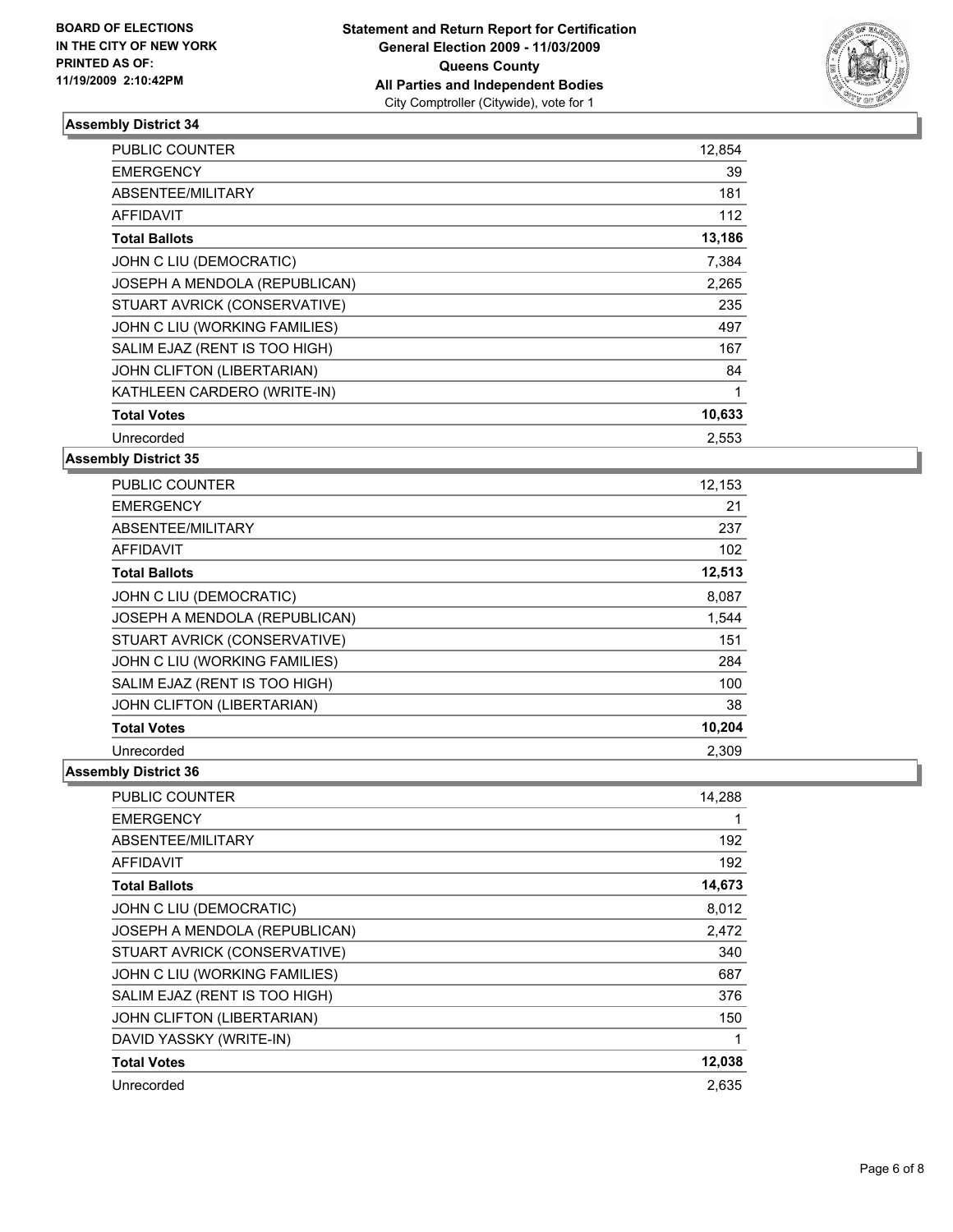

| <b>PUBLIC COUNTER</b>         | 13,708 |
|-------------------------------|--------|
| <b>EMERGENCY</b>              | 12     |
| ABSENTEE/MILITARY             | 159    |
| <b>AFFIDAVIT</b>              | 174    |
| <b>Total Ballots</b>          | 14,053 |
| JOHN C LIU (DEMOCRATIC)       | 8,556  |
| JOSEPH A MENDOLA (REPUBLICAN) | 1,945  |
| STUART AVRICK (CONSERVATIVE)  | 229    |
| JOHN C LIU (WORKING FAMILIES) | 648    |
| SALIM EJAZ (RENT IS TOO HIGH) | 203    |
| JOHN CLIFTON (LIBERTARIAN)    | 103    |
| <b>Total Votes</b>            | 11,684 |
| Unrecorded                    | 2,369  |

#### **Assembly District 38**

| PUBLIC COUNTER                | 12,979 |
|-------------------------------|--------|
| <b>EMERGENCY</b>              | 10     |
| ABSENTEE/MILITARY             | 176    |
| <b>AFFIDAVIT</b>              | 118    |
| <b>Total Ballots</b>          | 13,283 |
| JOHN C LIU (DEMOCRATIC)       | 6,703  |
| JOSEPH A MENDOLA (REPUBLICAN) | 3,071  |
| STUART AVRICK (CONSERVATIVE)  | 417    |
| JOHN C LIU (WORKING FAMILIES) | 461    |
| SALIM EJAZ (RENT IS TOO HIGH) | 112    |
| JOHN CLIFTON (LIBERTARIAN)    | 49     |
| ERIC ULRICH (WRITE-IN)        | 1      |
| <b>Total Votes</b>            | 10,814 |
| Unrecorded                    | 2,469  |

| <b>PUBLIC COUNTER</b>             | 9,256 |
|-----------------------------------|-------|
| <b>EMERGENCY</b>                  | 5     |
| ABSENTEE/MILITARY                 | 93    |
| <b>AFFIDAVIT</b>                  | 95    |
| <b>Total Ballots</b>              | 9,449 |
| JOHN C LIU (DEMOCRATIC)           | 5,232 |
| JOSEPH A MENDOLA (REPUBLICAN)     | 1,332 |
| STUART AVRICK (CONSERVATIVE)      | 110   |
| JOHN C LIU (WORKING FAMILIES)     | 361   |
| SALIM EJAZ (RENT IS TOO HIGH)     | 114   |
| <b>JOHN CLIFTON (LIBERTARIAN)</b> | 42    |
| HELEN MARSHALL (WRITE-IN)         | 1     |
| PORKY THE PIG (WRITE-IN)          | 1     |
| <b>Total Votes</b>                | 7,193 |
| Unrecorded                        | 2,256 |